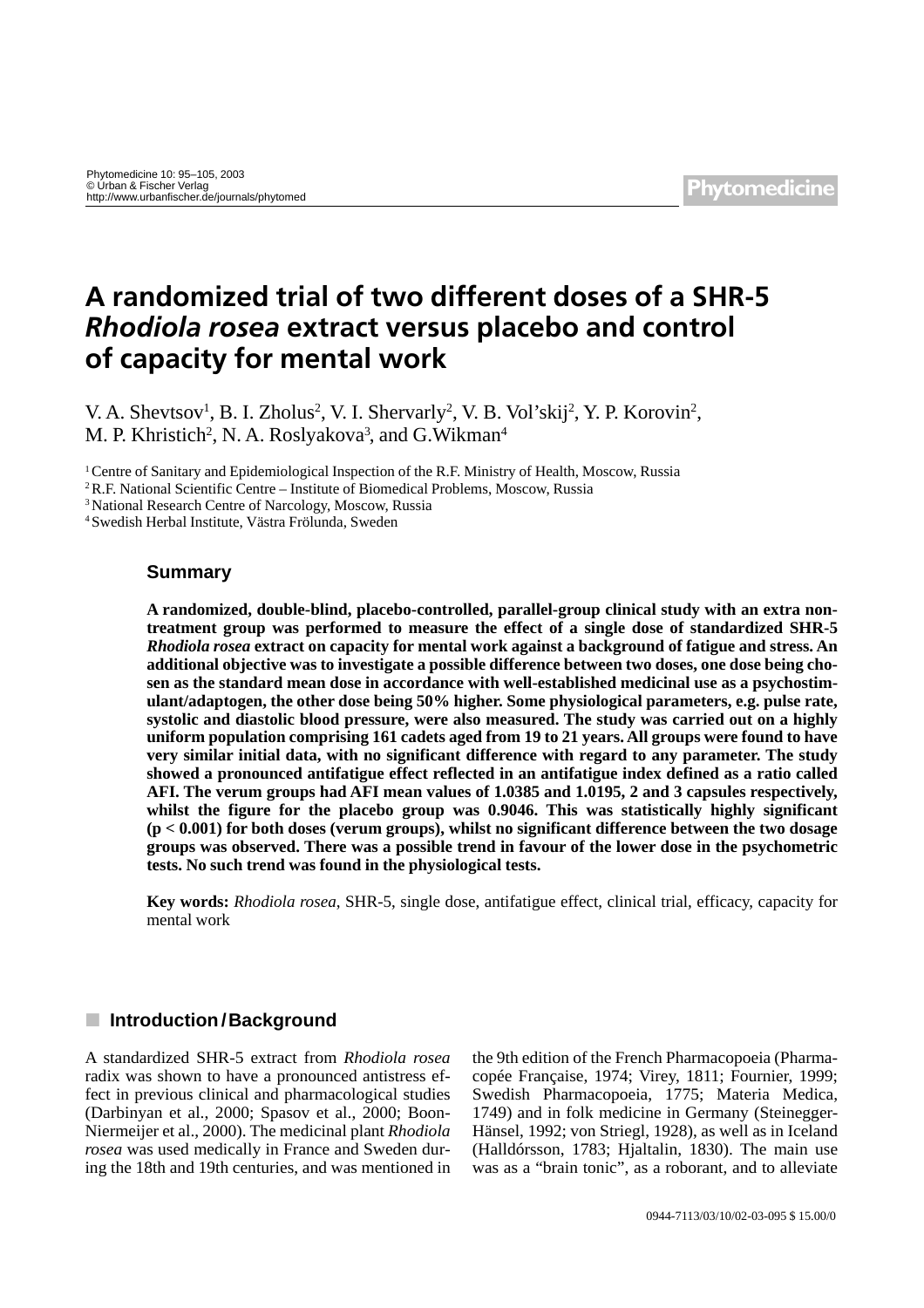headache. In 1969, preparations based on *Rhodiola rosea* were included in the Pharmacopoeia of the former USSR, and they are well established medically in the USSR and Russia as safe and effective antifatigue drugs and as adaptogens. Since 1985, Rhodiola preparations have also been registered for use as a natural remedy in Sweden as a psychostimulant and adaptogen (Strandberg, 1997; Aly, 1997), and a special extract, SHR-5, was approved in 2001 in Denmark as a herbal medicinal product, being classified as an adaptogen with an indication as an antifatigue drug and for convalescence. The Rhodiola-extract was characterized by HPLC-fingerprint analysis and standardized on the p-tyrosol-glucoside Salidroside (185 mg of the tablet contain 4.5 mg Salidroside). The pharmacological activities of Salidroside (= Rhodioloside) and other phenylpropanoids have been described by Ssaratikov et al. (1968) and Zapesochnaya et al. (1995). The term *adaptogen* was coined and defined in the former USSR as early as 1947 by the Russian scientist Lazarev and was recognised as a functional entity in Russia in 1993. It has recently appeared in US regulatory affairs, being proposed as an example of a "functional and structural" claim by the FDA in 1998 (Notice of proposed rule marketing, Federal Register, April 29, 1998, Anon).

Adaptogens could briefly be defined as metabolic regulators, to date of natural origin, which increase the ability of the body to adapt to environmental (internal and external) factors and to avoid damage from such factors (Brekhman et al., 1969; Panossian et al., First International Conference on Adaptogens, Gothenburg, Sweden 1996, see ref. Panossian et al., 1999).

With regard to the conducting of clinical studies, the question of the optimum dose has been raised. These studies were carried out using a low-dose regimen and repeated-dose treatment, at approximately half the low recommended dose. The official recommendation was for a dosage range mostly based on previous singledose clinical studies, but with incomplete data on comparisons of different doses in the same double-blind, randomized studies.

It was accordingly decided to carry out a single-dose study using two different doses, one dose representing the standard mean dose, the other dose being 1.5 times this dose. In order to optimize the conditions for this type of study, it is desirable to have as homogeneous a population as possible when selecting subjects.

The study was therefore carried out in a group of young cadets who were all in their training and education period, aged between 19 to 21 years, living in very similar conditions, and all in good mental and physical health. In addition to a placebo group, a fourth, nontreatment group was included as a control, potentially allowing for additional information.

# **E** Study design

The study was conducted in accordance with the revised Declaration of Helsinki. The study protocols were reviewed and approved by the Ministry of Health, Moscow. The study was designed as a randomized, double-blind, four-parallel-group study using two verum groups, one placebo group and one control (non-treatment) group to investigate the efficacy and tolerability of the *Rhodiola rosea* SHR-5 extract with regard to nonspecific fatigue and stress. The main objective was to study the antistress and stimulant effects of a single dose of SHR-5 in healthy young males against a background of fatigue and stress. The study drug and placebo were taken as two or three tablets, depending on the group, at 4.00 am, one hour before the second series of tests.

#### **Patient population**

#### Patient inclusion and exclusion criteria

Inclusion criteria: male cadets of a Military Institute of the Russian Federation (RF) Ministry of Defence. The age of the subjects ranged from 19 to 21 years.

Exclusion criteria: heavy smokers (more than 20 cigarettes a day) were excluded from the study.

The study was carried out during the period May 18–23, 2000, in Moscow, when cadets were on night duty performing routine military-service tasks.

#### **Selection of subjects**

The subjects were recruited in accordance with inclusion and exclusion criteria after receiving written and verbal information about the study. The study was carried out at the Centre of Sanitary-Epidemiological Inspection of the RF Ministry of Defence.

#### **Sample size**

Based on the results of several previous studies with *Rhodiola rosea* (Aksenova et al., 1968; Aksyonova et al., 1966; Darbinyan et al., 2000; Komar et al., 1981; Krasik et al., 1970; Mashkovskij, 1977; Mikhailova, 1983; Saratikov, 1974; Spasov et al., 2000; Tuzov, 1968) as well as two previous studies with SHR-5 extract, a sample size of  $4 \times 20$  subjects was considered sufficient to obtain significant results. To ensure a sufficient sample size the groups were chosen as follows:

- Group 1: 41 subjects 2 capsules of verum
- Group 2: 20 subjects 3 capsules of verum
- Group 3: 40 subjects 2 capsules of placebo
- Group 4: 20 subjects untreated control group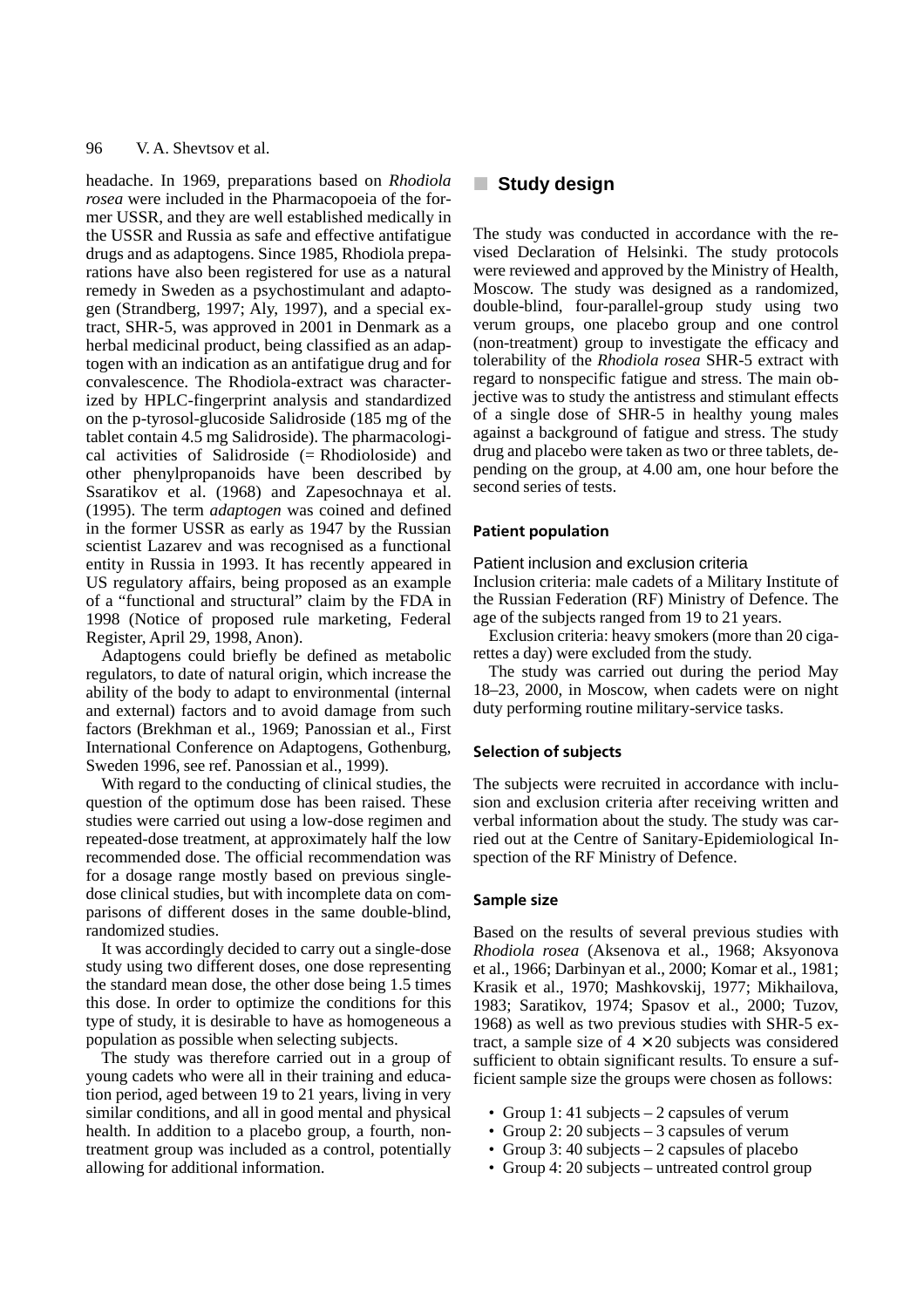## **E** Materials and Methods

## **Study drug**

The study preparation: the study was carried out with the preparations in the form of gelatine capsules manufactured by the Swedish Herbal Institute in accordance with GMP standards.

#### *Verum capsules*

| Raw materials                                                        | Content<br>per capsule                         | Specification                            |  |  |
|----------------------------------------------------------------------|------------------------------------------------|------------------------------------------|--|--|
| <b>Active substance</b>                                              |                                                |                                          |  |  |
| <i>Rhodiola</i> dry extract SHR-5 185.0 mg                           |                                                | $S\ddot{O}I - SP.Ex-006$                 |  |  |
| <b>Excipients</b>                                                    |                                                |                                          |  |  |
| Microcrystalline cellulose<br>Magnesium stearate,<br><b>BSE-free</b> | $88.0 \,\mathrm{mg}$<br>$1.5 \text{ mg}$       | Ph. Eur, $2nd$ Ed.<br>Ph. Eur, $2nd$ Ed. |  |  |
| Silicon dioxide                                                      | $0.5 \,\mathrm{mg}$                            | Ph. Eur, $2nd$ Ed.                       |  |  |
| • Capsule, net weight<br>• Capsule, gross weight                     | $275.0 \,\mathrm{mg}$<br>$351.0 \,\mathrm{mg}$ |                                          |  |  |
| Hard gelatine capsule,<br>size No. 1 yellow*,<br>Capsugel            | $76.0 \,\mathrm{mg}$                           | Ph. Eur, $2nd$ Ed.                       |  |  |

\* containing colorants E104, E127 and E171.

#### *Placebo capsules*

| Raw materials              | Content<br>per capsule | Specification       |
|----------------------------|------------------------|---------------------|
| Microcrystalline cellulose | $246.0 \,\mathrm{mg}$  | Ph. Eur, $2nd Ed$ . |
| Carrot powder              | $95.5 \text{ mg}$      | Internal            |
| Colour, cocoa              | 8.1 mg                 | Internal            |
| Quinoline yellow           | $0.3 \text{ mg}$       | Internal            |
| Riboflavin                 | $0.1$ mg               | Internal            |

*Rhodiola* and placebo capsules had identical organoleptic characteristics and were identical in appearance.

#### **Randomization procedure**

The subjects were randomized to one of three treatment groups using simple randomisation. Each bottle, containing 40 tablets, was given a sequential number (1, 2, 3 etc.) with the code concealed from the investigator and subject. The sequential numbers were matched with the order in which the cadets arrived in line. When all bottles had been chosen, the next 20 cadets in the line were chosen as a control (non-treatment) group.

## **Statistical methods**

Two different statistical methods were used:

1. The Mann-Whitney test was used to compare the placebo group and the other three with respect to a welldefined antifatigue index (AFI) for each efficacy parameter. To assess the overall capacity for mental work, a total antifatigue index was calculated, incorporating all individual antifatigue indices except T3e (see below).

2. Student t-test, two-tailed, applied to:

– the intergroup comparison of baseline data

– comparison of "after" with "before" values for each group

## **Efficacy parameters**

Two different categories of efficacy parameters were investigated:

• capacity for mental work, objective parameters

• physiological objective parameters and self-evaluation, subjective parameters (safety parameters).

• *Capacity for mental work:* Three different tests were used: T1, for the assessment of visual perception and information processing of the "correction test" category; T2, for the evaluation of short-term memory; T3, involving higher mental functions, the perception of order. These are briefly described below:

T1 (test 1): This test included the search for pre-assigned symbols embedded among many others that were relevant distracters. A standard test form was a square sheet of paper,  $27 \times 2$  cm, with a frame containing 1024 rings,  $32 \times 32$ . Of these, 128 rings had a break in a certain position in one of eight positions and were ordered at random (Fig. 1).

Instructions: You are given an array of  $32 \times 32$  of rings with a break in eight different positions. According to the instruction that is given: cross out rings with the break in the indicated position and place a dot on the others, line by line. Every minute a new instruction will be given, indicating a new position of the break. The position given previously is to be separated by a vertical line. Total time 10 minutes.

Efficacy parameters: Total number of scanned symbols (T1s) and total number of undeleted (missed) or erroneously deleted rings (symbols) (T1e).

T1s is used to measure the speed of task performance (number).

T1e is used to quantify the quality of task performance (number).

T2 (test 2) "Write down digit series" (evaluation of short-term memory capacity)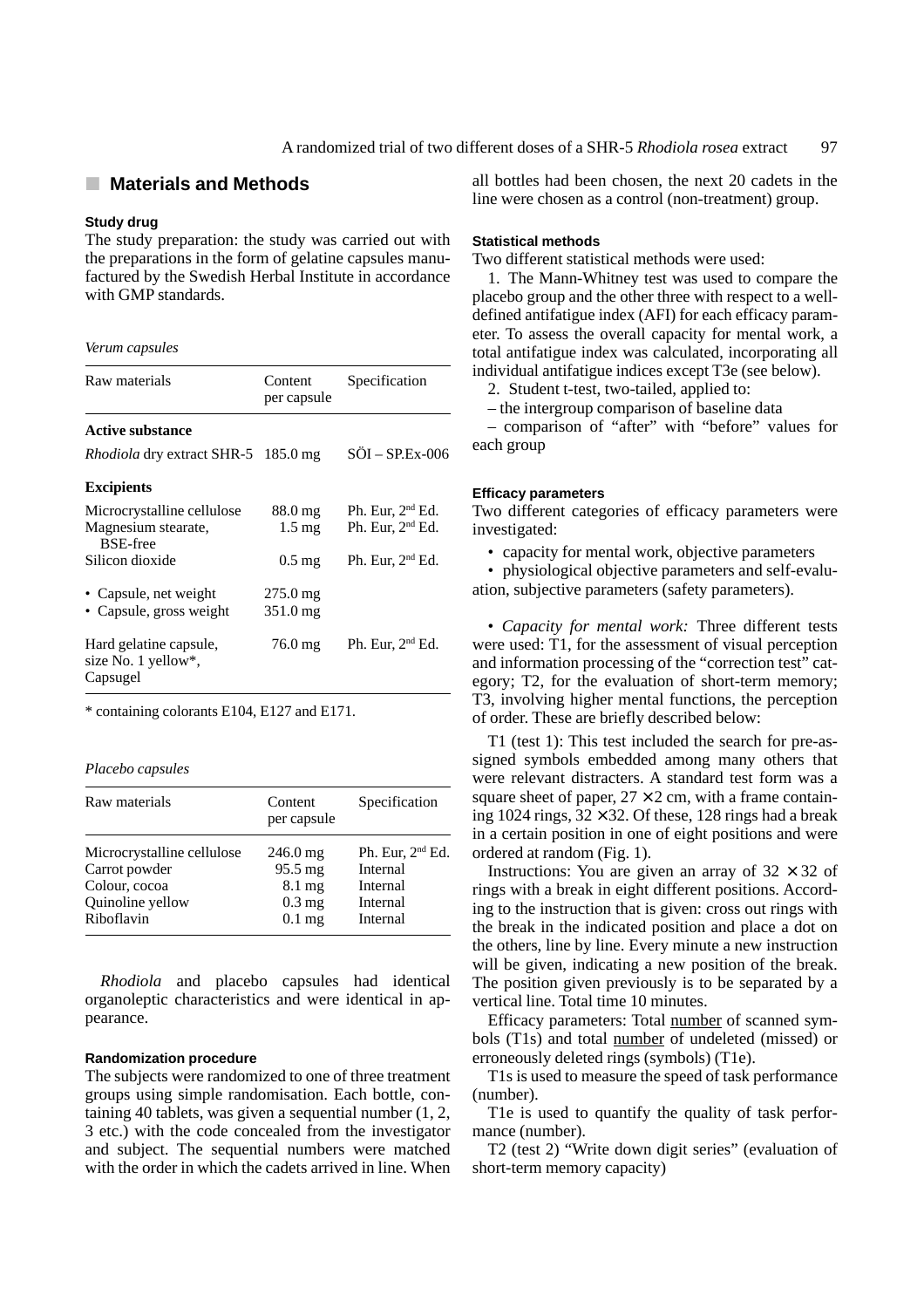

**Fig. 1.** A form with rings.

This test was used to evaluate the effect of fatigue on the ability to memorize information for a short time. Series of digits (from three to twelve one-digit numbers in each line) forming random lines were used in this test.

The subject was instructed to write down the digits in the same order immediately after a digit series was read out to him once. A short line of digits had to be read out initially before progressing to longer and longer lines, monotonously, with a half-second pause after each digit (Fig. 2).

Instructions: Immediately after hearing a digit sequence, write down the numbers in the same order.

Efficacy parameter: The number of digits in the longest correctly memorized line.

T3 (test 3): "Number arranging".

The test was used to evaluate attention span and ability to switch attention.

A form with two grids was used in this test: the lefthand grid contained 5 ( 5 cells filled with random twodigit numbers and the right-hand grid contained empty cells. The task involved arranging the numbers, in increasing order, on the left-hand grid into the 25 empty cells of the right-hand grid within 2 minutes (Fig. 3).

The recorded parameters were:

- T3a: the total number of numbers arranged;
- T3e: the number of errors

An evaluation of these two parameters provided an assessment of the results. The total number of arranged numbers (T3a) measured the speed of performance. The number of errors (T3e) reflected the quality of the performance.

• *Physiological parameters:* As parameters indicative of physiological stress and fatigue, two cardiovascular parameters were recorded and analysed: pulse pressures (the difference between systolic and diastolic blood pressure) and pulse rate.

- *Safety parameters:*
- Questionnaires
- Self-assessment of general wellbeing
- Medical examination

A physician and a physician's assistant assessed the general state of health of the subjects during the trial.

General health and wellbeing were assessed by means of subjective appraisal on the part of the subjects and were evaluated in questionnaires. The questionnaires were completed at the start of the study and 2 hours after medication.

The investigator noted any adverse effect or event.

### **The trial regimen**

24-hour activity including night duty, and the additional test performance was used as the experimental regimen (Fig. 4).

| 375          | 614          |
|--------------|--------------|
| 1406         | 2730         |
| 39418        | 85943        |
| 067285       | 306294       |
| 3516927      | 4258396      |
| 58397204     | 29081357     |
| 761580329    | 024865179    |
| 2164089573   | 4790306215   |
| 75382170369  | 39428107536  |
| 870932614280 | 541962836702 |
|              |              |



**Fig. 2.** Example. **Fig. 3.** A sample form for the "number arranging" test.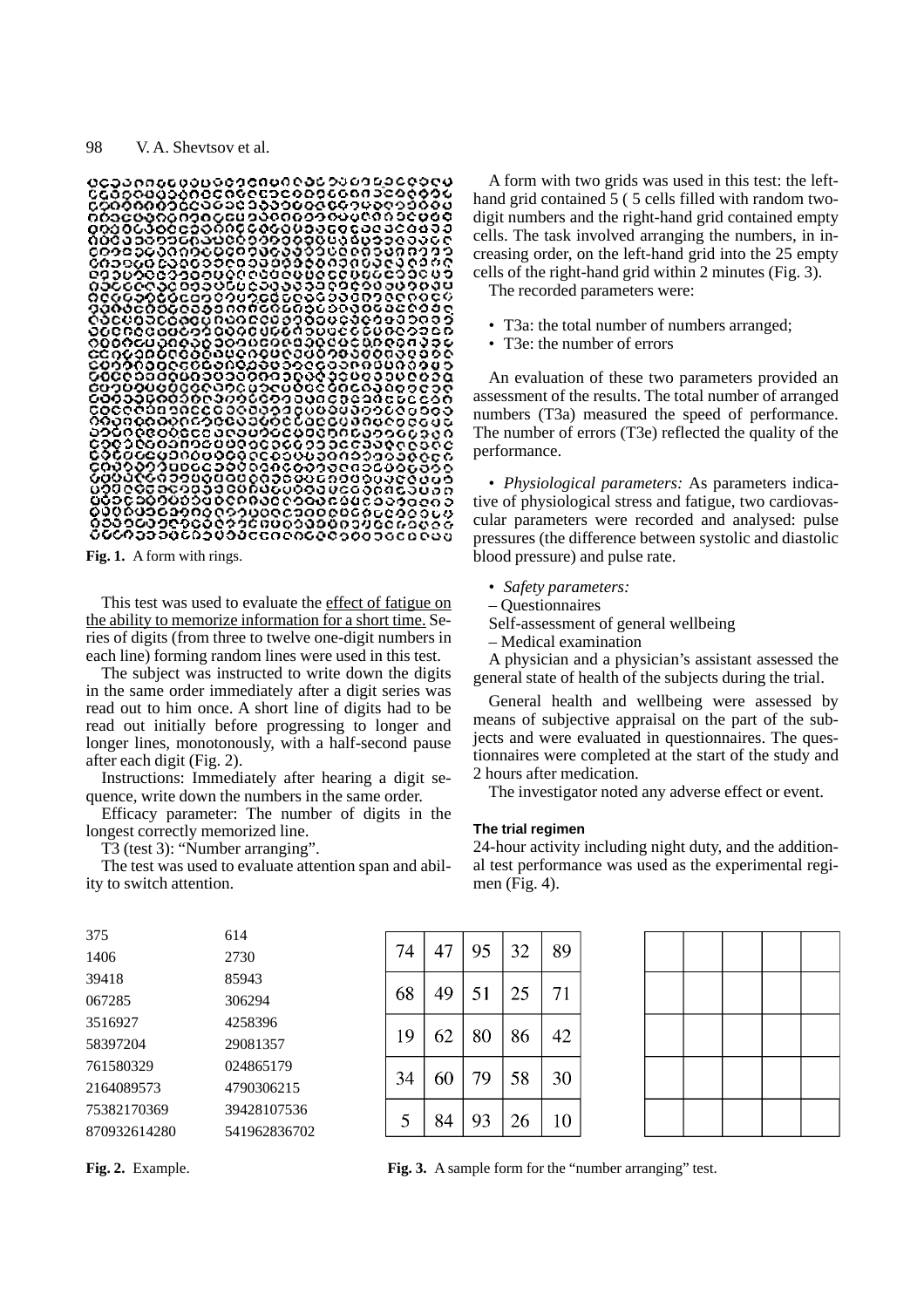## j **Outcome measures**

In order to have a measure that directly reflected the change in performance before and after treatment, a derived (i.e. calculated) efficacy parameter was used. This was the AFI and was defined as a ratio whereby  $FI > 1$ meant reduced fatigue/increased performance, whilst FI < 1 meant increased fatigue/decreased performance.

When applied to the each efficacy parameter, the AFI was defined as follows:

TIs – Total number of scanned rings:

AFI – TIs after treatment (divided by) TIs before treatment

TIe – Total number of errors: 1

- AFI TIe before treatment (divided by) TIe after treatment
- T2 Correctly recalled digit sequence
- $AFI T2$  after treatment (divided by) T2 before treatment
- T3a Total arranged numbers
- AFI T3a after treatment (divided by) T3a before treatment

T3e – Number or errors

AEI defined as (T3e before treatment  $+1$ ) divided by (T3e after treatment  $+1$ )

## **Total Antifatigue Index**

For the evaluation of the total state of fatigue or level of capacity for mental work, the total AFI was calculated

| 7.00<br>$7.15 - 8.30$ | getting up<br>physical exercises, cleaning |
|-----------------------|--------------------------------------------|
|                       | of the barracks                            |
| $9.00 - 14.00$        | classes, training                          |
| 14.00-15.00           | lunch.                                     |
| 15.00-16.45           | rest, preparation for night duty           |
| $16.45 - 17.00$       | questionnaires (not related to the mea     |
|                       | surement parameters)                       |
| 17.00                 | beginning of the trial                     |
| 17.00-17.15           | 1                                          |
| 17.15–17.30           | series 1<br>2                              |
| 17.30-17.45           | $\mathcal{R}$                              |
| $17.45 - 18.00$       | PE (physiological examination)             |
| 18.00                 | night duty                                 |
| $3.00 - 3.15$         | light meal                                 |
| 4.00                  | medication                                 |
| $5.00 - 5.15$         | 1                                          |
| $5.15 - 5.30$         | series 2<br>2                              |
| $5.30 - 5.45$         | 3                                          |
| $5.45 - 6.00$         | PF.                                        |
| $6.00 - 6.15$         | questionnaires                             |
| 6.15                  | continuation of the night duty             |

**Fig. 4.** The study regimen.

as the mean value of the AFIs in tests 1 to 3, except T3e. This meant that all tests were given equal weighting.

# $\blacksquare$  Results

All subjects were males, 19 to 21 years old, in good mental and physical shape, well above the average, and trained to be able to cope with physical and mental strain and stress. The initial baseline values obtained before treatment showed that all subjects completed the test, and that the variations between the groups of treatment allocation were statistically insignificant (Table 1). Similarly, the initial data on physiological parameters did not reveal any significant differences (Table 2).

## **Safety parameters**

One subject in the placebo group complained of hypersalivation lasting 40 minutes after intake. No other adverse effect or event was recorded. The medical examination undertaken by the physician did not show any trend or sign of impairment in the state of health in any of the subjects, and in a questionnaire completed two hours after medication the subjects were asked to report whether they felt worse than before the trial, perceived no change, or even felt better than before the trial. These answers were tabulated (Table 3) and clearly show that the subjects in the verum groups did not feel worse to any greater extent than those in the other two groups. In fact, subjects tended to feel better after treatment.

## **Efficacy: Capacity for mental work**

Each efficacy parameter (test T1, T2 and T3) was compared before and after medication, and the results are presented in the following three ways:

**–** Three groups of capacity for mental work with regard to the Total Antifatigue Index (TAFI), comparing the placebo group with the three other groups;

**–** Each individual test, comparing the Antifatigue Index (AFI) of the placebo group with the three others, using the Mann-Whitney test (rank sum test);

**–** Each individual test, comparing before- and aftertreatment values, using a paired t test.

**Table. 1.** Baseline data, mean values of scores for each test.

| T2<br>T3e<br>T3a<br>T <sub>1e</sub><br>T <sub>1s</sub><br>3.05<br>Control<br>12.5<br>6.15<br>19.7<br>806                                    |                      |     |
|---------------------------------------------------------------------------------------------------------------------------------------------|----------------------|-----|
|                                                                                                                                             |                      |     |
| 2.83<br>Placebo<br>2.78<br>Rhodiola 2 capsules<br>5.85<br>18.5<br>812<br>14.3<br>2.85<br>Rhodiola 2 capsules<br>799<br>5.95<br>20.4<br>11.4 | 13.7<br>6.13<br>18.6 | 829 |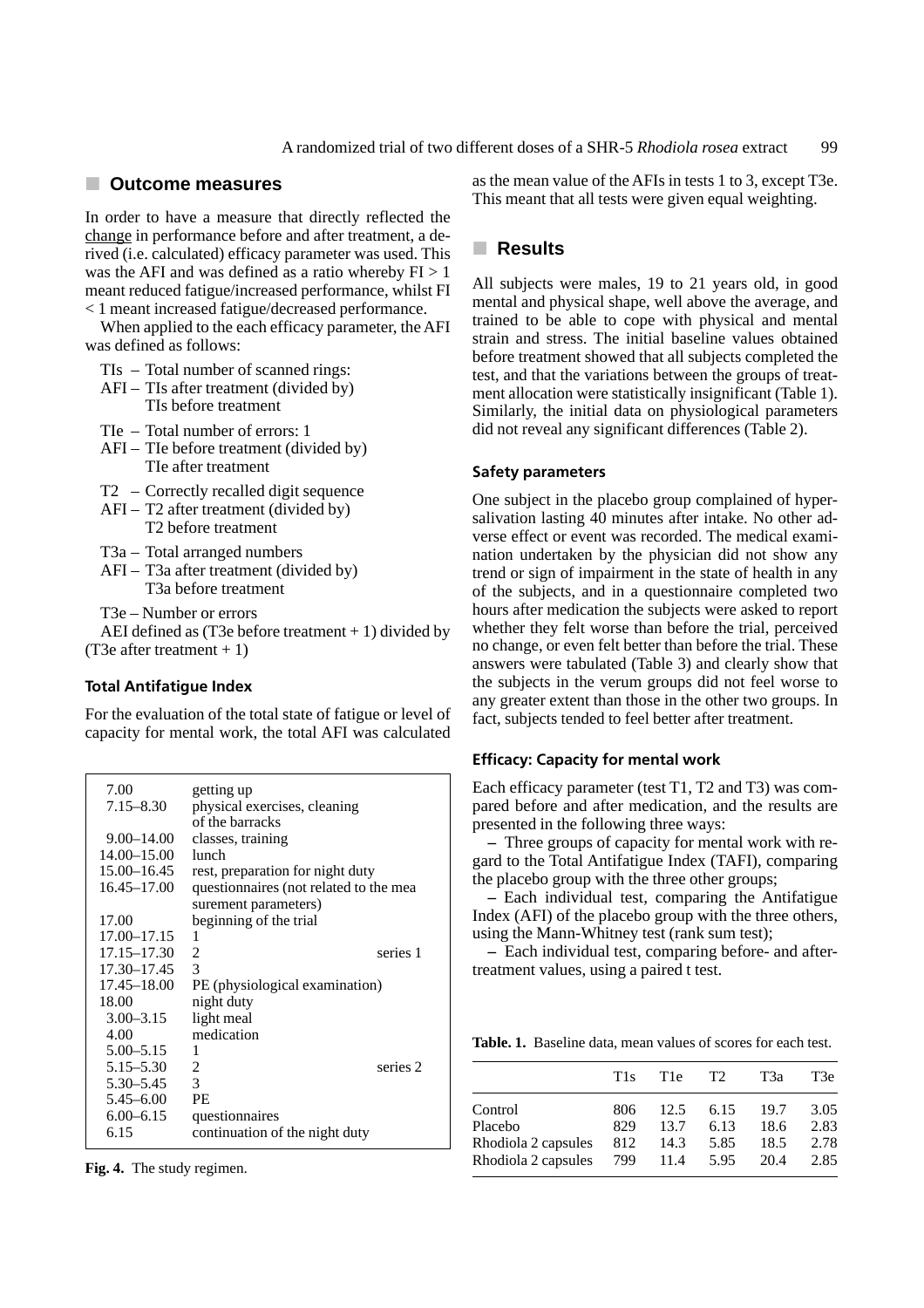|  | Table 2. Cardiovascular parameters |  |
|--|------------------------------------|--|
|--|------------------------------------|--|

| Unpaired t-test<br>Groups compared                   | Placebo |              | $\mathbf{I}$ | RR - 2 caps |        | Ш<br>$RR - 3 \text{ caps}$ |       | IV<br>Control |  |
|------------------------------------------------------|---------|--------------|--------------|-------------|--------|----------------------------|-------|---------------|--|
| Test                                                 | B<br>40 | $\mathsf{A}$ | B<br>41      | A<br>41     | B      | A<br>20                    | B     | A             |  |
| Number of values                                     |         | 40           |              |             | 20     |                            | 20    | 20            |  |
| Systolic blood pressure: comparison and mean values  |         |              |              |             |        |                            |       |               |  |
| P value                                              | 0.1936  |              | 0.7373       |             | 0.3219 |                            |       |               |  |
| P value summary                                      | n.s.    |              | n.s.         |             | n.s.   |                            |       |               |  |
| Mean                                                 | 114.9   | 119.1        | 113.7        | 121.1       | 112.8  | 119.8                      | 112.0 | 115.0         |  |
| Standard deviation                                   | 7.467   | 7.151        | 7.986        | 6.472       | 8.347  | 5.250                      | 8.944 | 7.609         |  |
| Standard error                                       | 1.181   | 1.131        | 1.247        | 1.011       | 1.866  | 1.174                      | 2.000 | 1.701         |  |
| Diastolic blood pressure: comparison and mean values |         |              |              |             |        |                            |       |               |  |
| P value                                              | 0.9400  |              | 0.2922       |             | 0.9438 |                            |       |               |  |
| $P$ value summary                                    | n.s.    |              | n.s.         |             | n.s.   |                            |       |               |  |
| Mean                                                 | 67.13   | 71.75        | 68.41        | 72.44       | 67.00  | 69.25                      | 67.00 | 68.75         |  |
| Standard deviation                                   | 5.417   | 5.377        | 5.527        | 4.489       | 8.176  | 7.482                      | 7.145 | 6.257         |  |
| Standard error                                       | 0.8565  | 0.8502       | 0.8632       | 0.7011      | 1.828  | 1.673                      | 1.598 | 1.399         |  |
| <b>Pulse: comparison and mean values</b>             |         |              |              |             |        |                            |       |               |  |
| Mean                                                 | 67.90   | 67.90        | 68.15        | 66.10       | 68.50  | 66.00                      | 68.90 | 69.30         |  |
| Standard deviation                                   | 5.143   | 4.223        | 5.280        | 4.218       | 5.385  | 4.304                      | 5.088 | 5.555         |  |
| Standard error                                       | 0.8132  | 0.6678       | 0.8246       | 0.6587      | 1.204  | 0.9625                     | 1.138 | 1.242         |  |

**Table 3.** Changes in general wellbeing of the subjects, 2 hrs after medication.

| Groups              | No. of subjects | Feeling better |      | No change |    | Feeling worse |               |
|---------------------|-----------------|----------------|------|-----------|----|---------------|---------------|
|                     |                 |                | %    |           | %  | n             | $\frac{0}{0}$ |
| Control             | 20              |                |      | 14        | 70 |               | 25            |
| Placebo             | 40              |                | 17.5 | 28        | 70 |               | 12.5          |
| Rhodiola 2 capsules | 41              | 22             | 53.7 | 16        | 39 |               | 7.3           |
| Rhodiola 3 capsules | 20              |                | 45   | Ω         | 40 |               |               |

The Total Antifatigue Index (TAFI) was calculated as the mean value of the individual Antifatigue Indices (AFI) in tests T1s, T1e, T2 and T3a.

There was a highly significant difference between the placebo group and the group receiving Rhodiola capsules. There was no significant difference between the control group and placebo, see Table 4 and Fig. 5.

Results of total number of scanned rings (T1s) before and after treatment showed there was a significant difference in AFI between the placebo group and the group receiving 3 *Rhodiola* capsules. There was no difference between the placebo and the control, but there was a trend towards a significant result  $(P \t 0.08)$  in comparison with the group receiving 2 Rhodiola capsules (Table 5 and Fig. 6).

The results of total numbers of errors (correction test – T1e) showed there was a significant difference between the placebo group and the group receiving *Rhodiola* capsules; the difference in AFI between the placebo and the group receiving *Rhodiola* capsules was highly signifi-

cant (Table 5). There was no significant difference between the control group and the placebo (see Table 5).The results of test T1e comparing the before and after scores using a paired t test showed there was a significant impairment in the results after medication for the control group and the placebo group, whereas there was no significant difference between the results in the two groups receiving *Rhodiola* capsules (Table 6, Fig. 7).

Results of correctly recalled digit sequences (shortterm memory test  $- T2$ ) showed there was a significant difference between the placebo group and the group receiving 3 *Rhodiola* capsules. The difference in AFI between placebo and the group receiving 2 *Rhodiola* capsules was not significant. There was no significant difference between the control group and the placebo (Table 5).There was no significant difference in the number of digits before and after treatment, wither for the placebo or for the two Rhodiola groups. However, there were significant poor results for the control group after treatment (Table 6 and Fig. 8).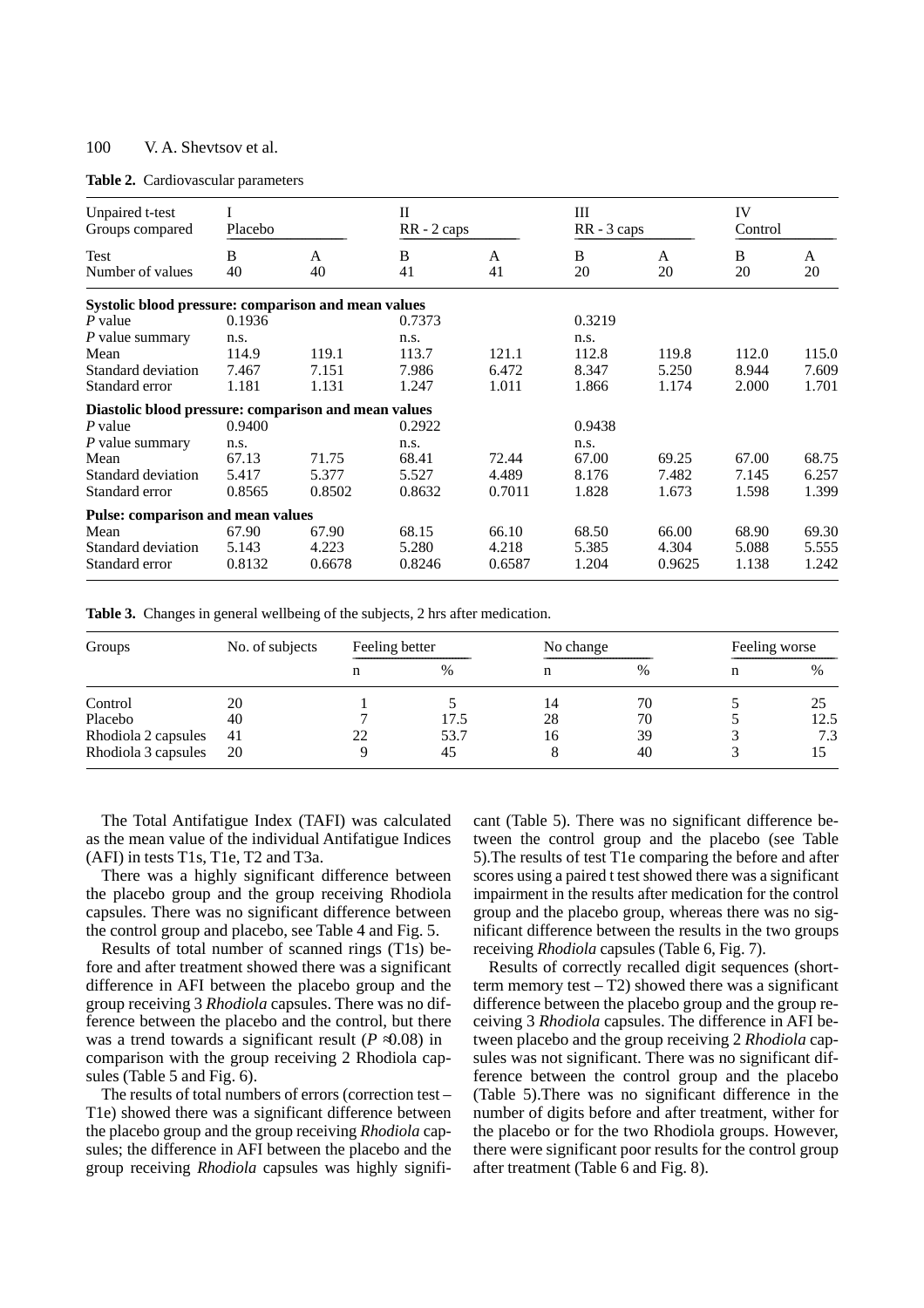**Table 4.** Difference in the Total Antifatigue Index between placebo and the three other groups, using the Mann-Whitney test. See Fig. 5.

| Groups compared                       |                  |                  | I Placebo        |               |                    | P value summary |
|---------------------------------------|------------------|------------------|------------------|---------------|--------------------|-----------------|
| Group                                 | Mean             | Standard dev.    | Mean             | Standard dev. |                    |                 |
| II Control<br>III Rhodiola 2 capsules | 0.8852<br>1.0385 | 0.2895<br>0.2867 | 0.9046<br>0.9046 | 0.3205        | 0.6822<br>< 0.0001 | n.s.<br>***     |
| IV Rhodiola 3 capsules                | 1.0195           | 0.2104           | 0.9046           |               | < 0.0001           | ***             |



**Fig. 5.** Total Antifatigue Index: T1s, T1e, T2 and T3a.

850 840 830 820 810 800 790 780 770 placebo control 2 capsules 3 capsules

**Fig. 6.** Changes in the number of rings scanned according to the results of the correction test (T1s). Truncated scale.  $\Box$  before,  $\Box$  after



Fig. 7. Changes in the number of erroneously scanned rings according to the results of the correction test (T1e). \* the results are statistically significant.;  $\blacksquare$  before,  $\blacksquare$  after

Results of the total arranged numbers (Test – T3a) showed there was a significant difference between the placebo group and the groups receiving *Rhodiola* capsules, but not between the two dosage schedules (Table 5). Both the placebo and the control showed impaired results, whilst both verum groups improved their scores, see Table 6 and Fig. 9. The difference in AFI between the placebo and the group receiving *Rhodiola*

capsules was even more significant. There was no significant difference between the control and the placebo (Table 5 and Fig. 9)

Results of arrangement of numbers (quality of performance test  $-$  T3e) showed there was a significant difference between the placebo group and the groups receiving 3 *Rhodiola* capsules, and an almost significant difference between the placebo and the group re-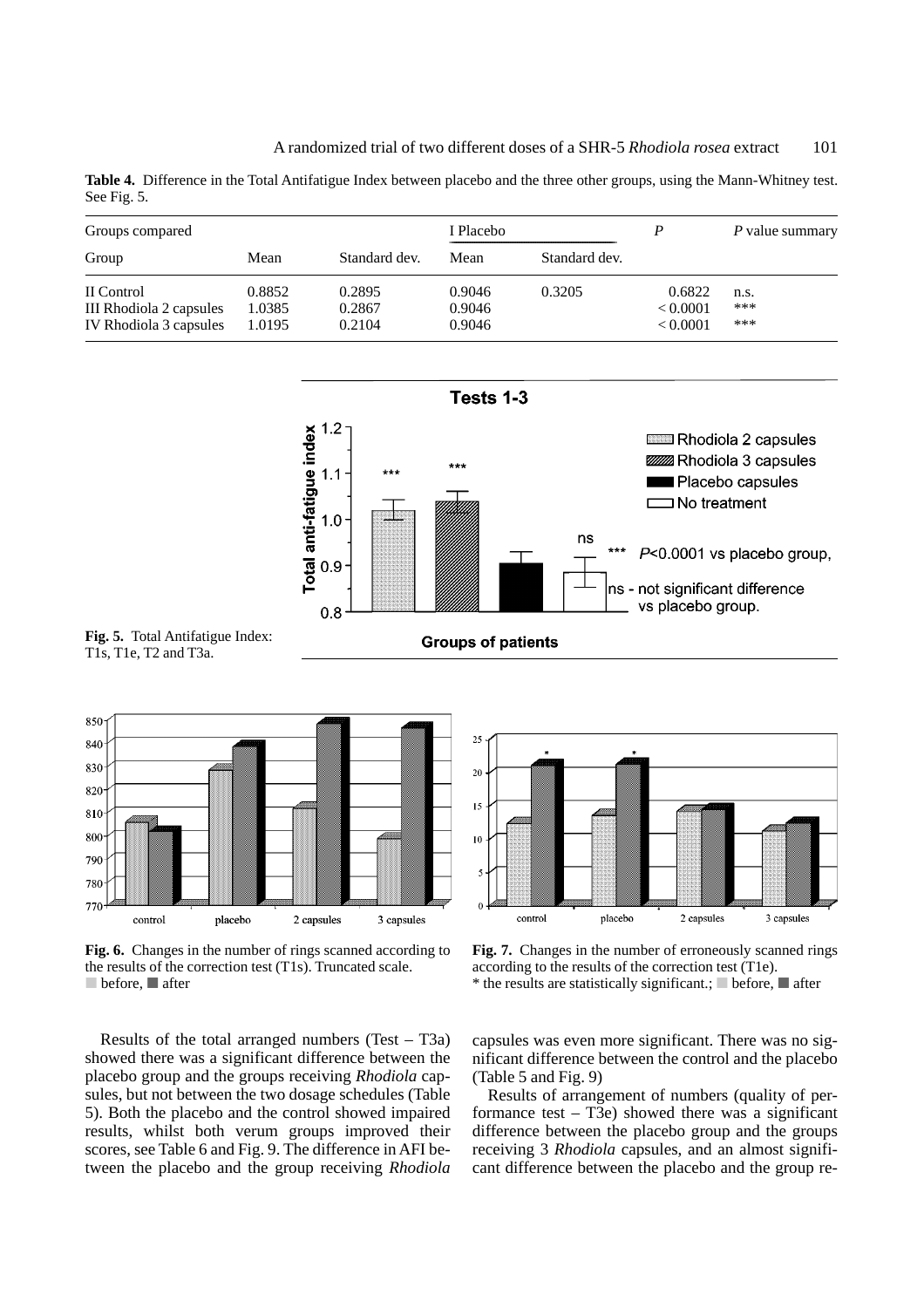| Group                                                                                                  | Mean                                                              | Placebo                                                        | $\boldsymbol{P}$             | P value summary         |
|--------------------------------------------------------------------------------------------------------|-------------------------------------------------------------------|----------------------------------------------------------------|------------------------------|-------------------------|
| <b>Test: T1s-Groups compared</b>                                                                       |                                                                   |                                                                |                              |                         |
| Control<br>Rhodiola 2 capsules<br><i>Rhodiola</i> 3 capsules                                           | ± 0.025<br>0.995<br>± 0.016<br>1.052<br>± 0.016<br>1.071          | $1.020 \pm 0.021$<br>1.020<br>$\pm 0.021$<br>$1.020 \pm 0.021$ | 0.5451<br>0.0839<br>0.0223   | n.s.<br>n.s.<br>$\ast$  |
| <b>Test: T1e-Groups compared</b><br>Control<br>Rhodiola 2 capsules<br><i>Rhodiola</i> 3 capsules       | $0.7440 \pm 0.4943$<br>$1.009 \pm 0.4542$<br>$1.8765 \pm 0.2647$  | $0.6853 + 0.4358$                                              | 0.5724<br>< 0.0001<br>0.0113 | n.s.<br>***<br>$\ast$   |
| <b>Test: T2-Groups compared</b><br>Control<br><i>Rhodiola</i> 2 capsules<br><i>Rhodiola</i> 3 capsules | $0.8810 \pm 0.1734$<br>± 0.2128<br>1.043<br>± 0.2519<br>1.107     | 1.007<br>$\pm 0.2402$                                          | 0.1785<br>0.0987<br>0.0328   | n.s.<br>n.s.<br>$\star$ |
| <b>Test: T3a-Groups compared</b><br>Control<br>Rhodiola 2 capsules<br>Rhodiola 3 capsules              | $0.9115 \pm 0.0870$<br>$1.050 \pm 0.0417$<br>1.024<br>± 0.0256    | $0.9285 \pm 0.0445$                                            | 0.844<br>0.003<br>0.018      | n.s.<br>$* *$<br>$\ast$ |
| <b>Test: T3e-Groups compared</b><br>Control<br><i>Rhodiola</i> 2 capsules<br>Rhodiola 3 capsules       | $0.9103 \pm 0.1363$<br>$1.1014 \pm 0.1882$<br>$1.3014 \pm 0.2272$ | $0.9262 \pm 0.1428$                                            | 0.514<br>0.051<br>0.023      | n.s.<br>$(*)$<br>$\ast$ |

**Table 6.** Results: "Capacity for mental work" parameters. Actual scores, before and after treatment using paired t-test.

| Groups                                           | No. of subjects | before medication  | after medication   | $\boldsymbol{P}$ | $P$ value summary |
|--------------------------------------------------|-----------------|--------------------|--------------------|------------------|-------------------|
| Group T1s: No. of corrected symbols. See Fig. 6. |                 |                    |                    |                  |                   |
| Control                                          | 20              | $806.2 \pm 27.24$  | $801.85 \pm 29.84$ | 0.8105           | n.s.              |
| Placebo                                          | 40              | $828.68 \pm 17.62$ | $838.83 \pm 16.33$ | 0.5272           | n.s.              |
| Rhodiola 2 capsules                              | 41              | $812.0 \pm 17.28$  | $848.78 \pm 14.11$ | 0.0022           | $***$             |
| Rhodiola 3 capsules 20                           |                 | $798.95 \pm 23.09$ | $846.8 \pm 22.91$  | 0.0007           | ***               |
| Group T1e: Number of errors. See Fig. 7.         |                 |                    |                    |                  |                   |
| Control                                          | 20              | $12.45 \pm 1.49$   | $21.2 \pm 3.09$    | 0.0037           | **                |
| Placebo                                          | 40              | $13.68 \pm 1.65$   | $21.38 \pm 1.84$   | < 0.0001         | ***               |
| Rhodiola 2 capsules                              | 41              | $14.34 \pm 1.75$   | $14.56 \pm 1.78$   | 0.2544           | n.s.              |
| <i>Rhodiola</i> 3 capsules                       | 20              | $11.35 \pm 1.65$   | $12.55 \pm 1.42$   | 0.0707           | n.s.              |
| Group T2: No. of digits in a line. See Fig. 8.   |                 |                    |                    |                  |                   |
| Control                                          | 20              | $6.15 \pm 0.38$    | $5.3 \pm 0.32$     | 0.0091           | $\ast$ $\ast$     |
| Placebo                                          | 40              | $6.13 \pm 0.25$    | $6.08 \pm 0.28$    | 0.7999           | n.s.              |
| Rhodiola 2 capsules                              | 41              | $5.85 \pm 0.30$    | $5.98 \pm 0.27$    | 0.08218          | n.s.              |
| Rhodiola 3 capsules                              | -20             | $5.95 \pm 0.22$    | $6.5 \pm 0.32$     | 0.0773           | n.s.              |
| Group T3a: No. of numbers. See Fig. 9.           |                 |                    |                    |                  |                   |
| Control                                          | 20              | $19.7 \pm 1.29$    | $17.6 \pm 1.03$    | 0.1123           | n.s.              |
| Placebo                                          | 40              | $18.63 \pm 0.69$   | $17.35 \pm 0.63$   | 0.0232           | $\ast$            |
| <i>Rhodiola</i> 2 capsules                       | 41              | $18.51 \pm 0.74$   | $19.2 \pm 0.52$    | 0.1706           | n.s.              |
| <i>Rhodiola</i> 3 capsules                       | -20             | $20.4 \pm 0.85$    | $20.8 \pm 0.82$    | 0.4773           | n.s.              |
| Group T3e: No. of errors. See Fig. 10.           |                 |                    |                    |                  |                   |
| Control                                          | 20              | $3.05 \pm 0.52$    | $2.45 \pm 0.38$    | 0.3090           | n.s.              |
| Placebo                                          | 40              | $2.83 \pm 0.32$    | $2.75 \pm 0.32$    | 0.8386           | n.s.              |
| Rhodiola 2 capsules                              | 41              | $2.78 \pm 0.27$    | $1.73 \pm 0.25$    | 0.0005           | $***$             |
| Rhodiola 3 capsules                              | 20              | $2.85 \pm 0.34$    | $1.9 \pm 0.31$     | 0.0108           | $\ast$            |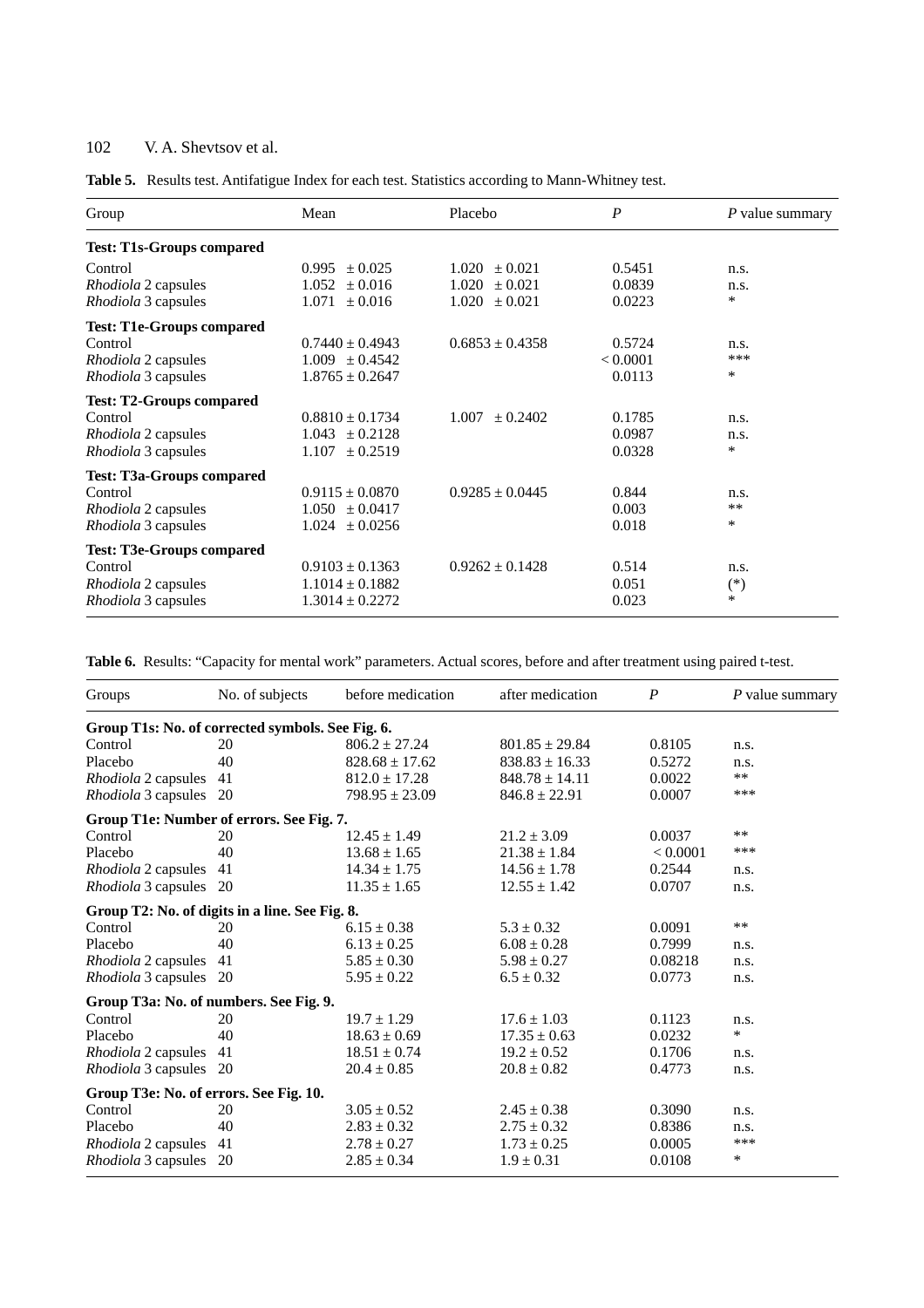

**Fig. 8.** The results of the short-term memory test (T2).  $\blacksquare$  before,  $\blacksquare$  after



**Fig. 9.** Changes in the amount of scanned information according to the results of the "number arranging" test (T3a).  $\Box$  before,  $\Box$  after



**Fig. 10.** Changes in the number of errors in the scanned information according to the results of the "number arranging" test (T3e).

\* the results are statistically significant;  $\Box$  before,  $\Box$  after

ceiving 2 capsules  $(P = 0.051)$  but not between the control group and the placebo (Table 5).There was a significant improvement in the results in the two Rhodiola groups after treatment. The results in the control group and the placebo group were not statistically different



**Fig. 11.** Changes in the pulse pressure after the intake of the study preparation compared with the placebo-treated and control groups.

 $*$  the results are statistically significant; before,  $\blacksquare$  after



**Fig. 12.** Changes in the pulse rate after the intake of the preparation compared with the placebo-treated and control subjects.

\* the results are statistically significant;  $\blacksquare$  before,  $\blacksquare$  after

before and after the treatment (Table 6 and Fig. 10). The definition of the AFI does not allow for ratios with a zero in the denominator. Consequently, a modified index was defined and used for the above calculations:

Anti-Error Index (AEI) = (T3e, before  $+1$ ) divided by (T3e, after  $+1$ )

The value of the physiological parameter pulse pressure was a parameter derived from the three cardiovascular parameters, systolic and diastolic pressure and pulse rate. This parameter was used to compare outcome between the groups. There was a significant difference between the placebo group and the 2 groups receiving *Rhodiola* capsules, but no significant difference between the control group and the placebo (Table 7 and Fig. 11). Changes also appeared in the pulse rate after the intake of the preparation compared with the placebo-treated and control subjects (Table 7 and Fig. 12).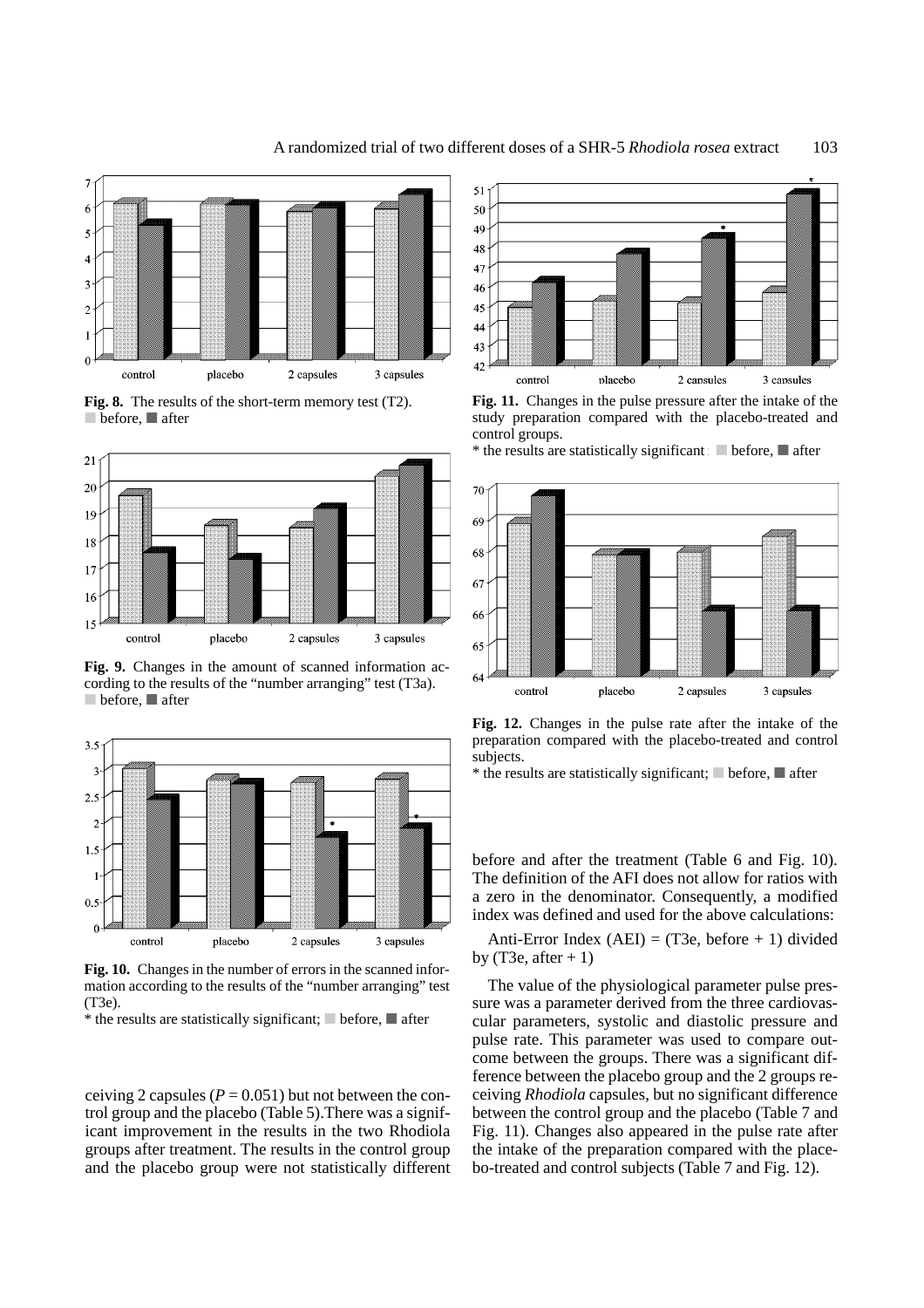## **n** Discussion

The main objective of the investigation was to show the difference in efficacy between the two doses of the study drug relative to the placebo. An extra non-treatment group was incorporated as an additional reference. The design of the study implies that special attention should be given to possible asymmetry between the groups, reflected in differences in baseline data and other features indicating a lack of homogeneity between the populations of the groups. The discussion is therefore divided into three parts: intrinsic group differences, analyses of differences and similarities between groups that took the two doses, and an overall evaluation and conclusion.

## **Intrinsic group differences**

The base-line values (Table 1 and 2) demonstrate that the overall differences between the placebo group and the other groups were small enough to allow the conclusion that any differences between the groups were minor and negligible. This conclusion is further reinforced by the following observation.

Based on the assumption of an appropriate (non-biased) selection procedure and homogeneity between groups, a certain placebo effect or trend is to be expected, or in other words: a total absence of signs of a placebo effect could even be an argument against the basic assumption of intergroup homogeneity. A cursory inspection of the results, presented in the tables above, directly shows that the mean values of Total AFI, TIs, T2, T3a, T3e, together with the physiological parameters, pulse pressure and pulse rate, are all higher in favour of the placebo group as compared with the control group.

All in all, these two investigations constitute a cogent argument in favour of the assumption of a high degree of similarity between the groups, satisfying the criteria given above.

#### **Comparison between the two dose levels**

The total AFI, combining a measurement of amount of work per unit of time and quality of work (number of errors), indicated a highly significant difference between the two verum groups and the placebo group  $(P < 0.001)$ . There was no obvious difference between the two different dosage groups, whilst there was a possible indication of greater efficacy in the low-dose group (Fig. 5).

The overall picture, reflected in the total AFI, shows there was no significant difference in efficacy between the dosages. Looking for similarities between the two groups, the results in tests TI and T3 seem to indicate that the study drug SHR-5 had a more definite effect on the quality of work than on the quantity. This is well in line with the general recognition of *Rhodiola rosea* as a phytoadaptogen, differing from a conventional CNS drug.

#### **Physiological parameters**

Table 7 and figures 11 and 12 show there was virtually no difference between the two dosages, whereas the pulse pressure indicated a statistically significant beneficial physiological effect in the verum groups versus the placebo group.

**Table 7.** Changes in the pulse pressure after the intake of the study preparation compared with the placebo-treated and control groups.

| Groups                  | No. of<br>sub-<br>jects | Pulse pressure       |                     | P     |
|-------------------------|-------------------------|----------------------|---------------------|-------|
|                         |                         | before<br>medication | after<br>medication |       |
| Control                 | 20                      | $45.0 \pm 1.66$      | $46.25 + 1.69$      | 0.065 |
| Placebo                 | 40                      | $45.3 + 1.76$        | $47.7 + 1.01$       |       |
| Rhodiola.<br>2 capsules | 41                      | $45.2 + 1.07$        | $48.5 + 0.99$       | 0.007 |
| Rhodiola,<br>3 capsules | 20                      | $45.75 \pm 1.96$     | $50.75 + 1.32$      | 0.007 |

# **E** Conclusion

Taking the mental and physiological parameters together, the study does not reveal any demonstrated difference in efficacy, or even a minor consistent trend in favour of one of the groups. (Both groups performed highly significantly better compared with the placebo group.) This seems to imply that both doses in the trial are either close to the optimum dose or quite far from it. If one attaches importance to the well-established use in Russian medicine together with a large number of clinical studies of various levels of evidence, the optimum dose will be within a range of approximately 0.5 to 3 times the lowest dose in this study. These facts clearly indicate the first possibility, i.e. the optimum single dose of SHR-5 is close to the doses used in this study.

## j **References**

Aksenova RA, Zotova MI, Nekhoda MF, Cherdantsev SG (1968) Comparative characteristics of the stimulating and adaptogenic effects of *Rhodiola rosea* preparations. In: Stimulants of the CNS. Tomsk. 2: 3–12